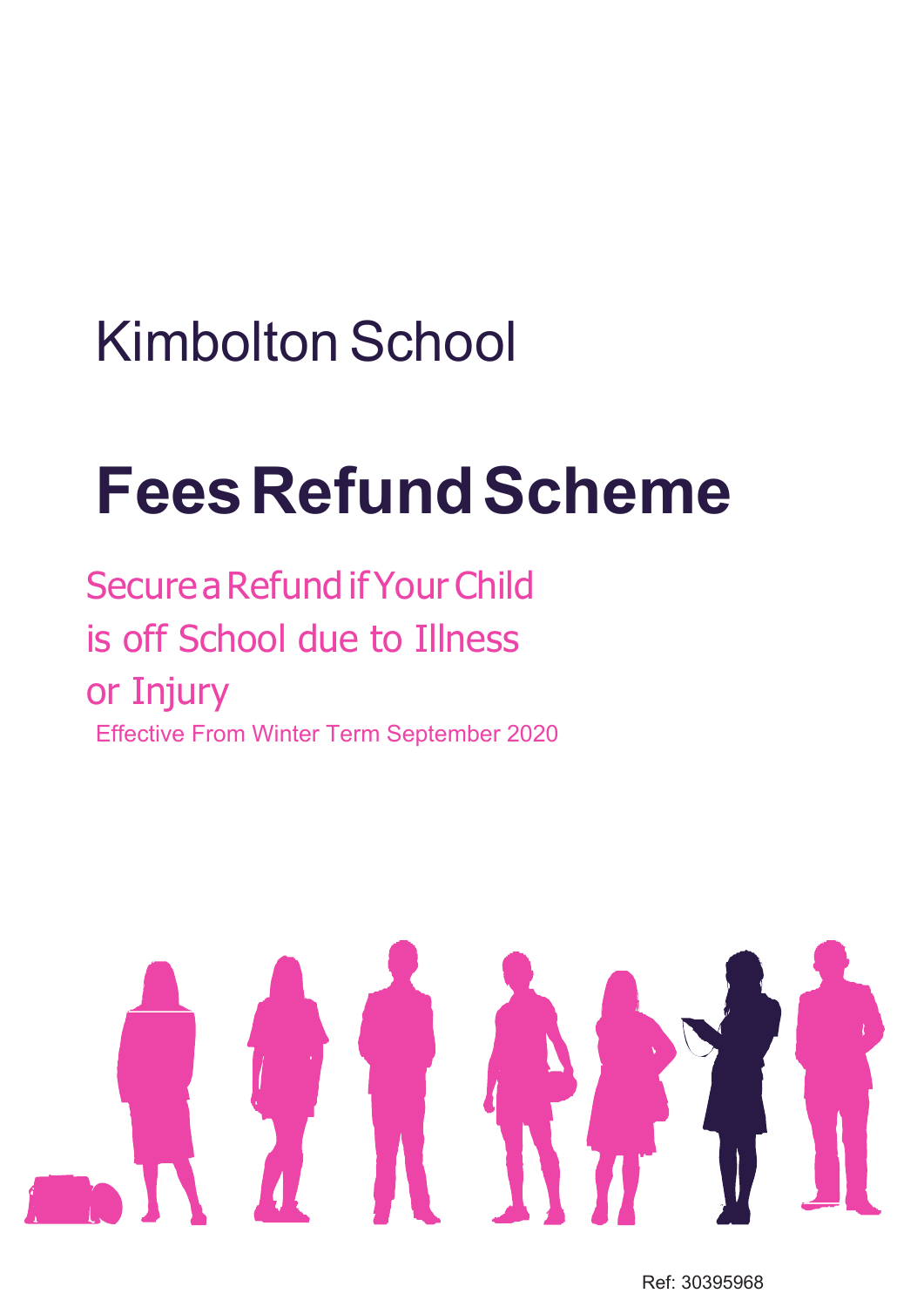## **FEES REFUND SCHEME**

Having to pay for something you aren't using is frustrating. So if your child is forced to miss school for an extended period oftimebecausetheyareillorinjured,wouldn'titbereassuring toknowyoucangetarefundforthoselostschooldays?

JoinourFeesRefundSchemeandwewillrefundthefeesyou havealreadypaidifyourchildcannotbeinschoolbecause theyareill,injuredorhavebeenincontactwithaninfectious disease, provided your application for a refund satisfies certain conditions.Youcan joinbeforethe beginningofa newtermand cancelinadvanceofthestartofanytermprovidedwereceivethe appropriate notice in writing.

Participationinthisschemealtersthecontractyouhavewiththe schoolfortheprovisionofeducationalservicesandentitlesyou toarefundorfreeplaceattheschoolasdetailedinthisleaflet.

Thecostofjoiningourschemeiscalculatedasapercentageof your termly fee, excluding extras:

#### **•For boarders this is** 1.5**%.**

#### **•Fordaypupils it's** 1.5**%.**

Theschoolreservestherighttovarythetermlychargeby giving advance notice to you.

The term"fee" usedinthisdocumentmeansthenetamount (excludingextras)thatis requiredtobepaideachtermforthe attendance at the school of a pupil.

The term "doctor" used in this document means an independentmedicalpractitionerwhoisnotamemberof the pupil's immediate family.

**"Theschemeofferstheextrapeaceofmind thatmoneyspentonschoolfeesisgoing towards your child'seducation,notontime spentrecoveringfromanillnessoraccident."**



## **WHAT THE SCHEME COVERS**

- Ifyourchildisadaypupilarefundwillbemadeifyourchildis absentfromschoolforaperiodofatleastfiveconsecutivefull days (including weekends and half-term breaks) because your childisill,hashadanaccidentorhasbeenincontactwithan infectious disease.
- Ifyourchildisaboarderarefundwillbemadeifyourchild isabsentfromschoolorclassesforaperiodofatleasteight consecutivefulldays(includingweekendsandhalf-term breaks)becauseyourchildisill,hashadanaccidentorhas been in contact with an infectious disease.

Ifwehavepaidarefundundertheschemeandyourchild's doctorfeelsyourchildisreadytocomebackasadaypupil,but isnotreadytobeaboarderagain,wewillrefundthedifference betweentheboardingfeeyou'vealreadypaidandthedayfee. Thiswillbefromthefirstdaybackatschoolafteranabsence wherearefundhasbeengiven,uptotheendoftermorthe day your childreturnstoschoolasaboarderifitisbeforethen.

If the school, or a separate house of the school, is forced to close duetoanoutbreakofaninfectiousdiseaseamongstthepupils orstaff,whichmakestuitionimpossible,arefundwouldbemade. Thereisnocoverforthefirst sevendaysofanysuchclosure. For example, if the school is closed for eight days due to an outbreakofaninfectiousdiseaseattheschooltheScheme would refund one day's fee.

There is no cover for closure directly or indirectly caused, contributed to or arising from any new or ongoing pandemic or epidemic of disease.

Thetotalamountofallrefundsthatwillbemadeforanyone childforanyonemedicalcondition,orseriesofrelatedmedical conditions is 280 days.

## **APPLICATION FORM**

IwishtobeincludedintheFeesRefundScheme.Ideclarethat Ihavereadandacceptthetermsandconditionsofthescheme as outlined in this leaflet.

Pleasecompletethedetailsbelowandreturnthispagetothe schoolassoonaspossible.Youcantypedirectlyintothefields below,saveasaPDF,andemailitbacktotheschool.Alternatively print off the document, complete the fields in BLOCK capitals, and return to the school.

| Name of school: Kimbolton School |
|----------------------------------|
| Name of pupil 1:                 |
| Name of pupil 2:                 |
| Name of pupil 3:                 |
| Name of fee payer:               |
| Date:                            |
| Signed:                          |
| Print name (if applicable):      |